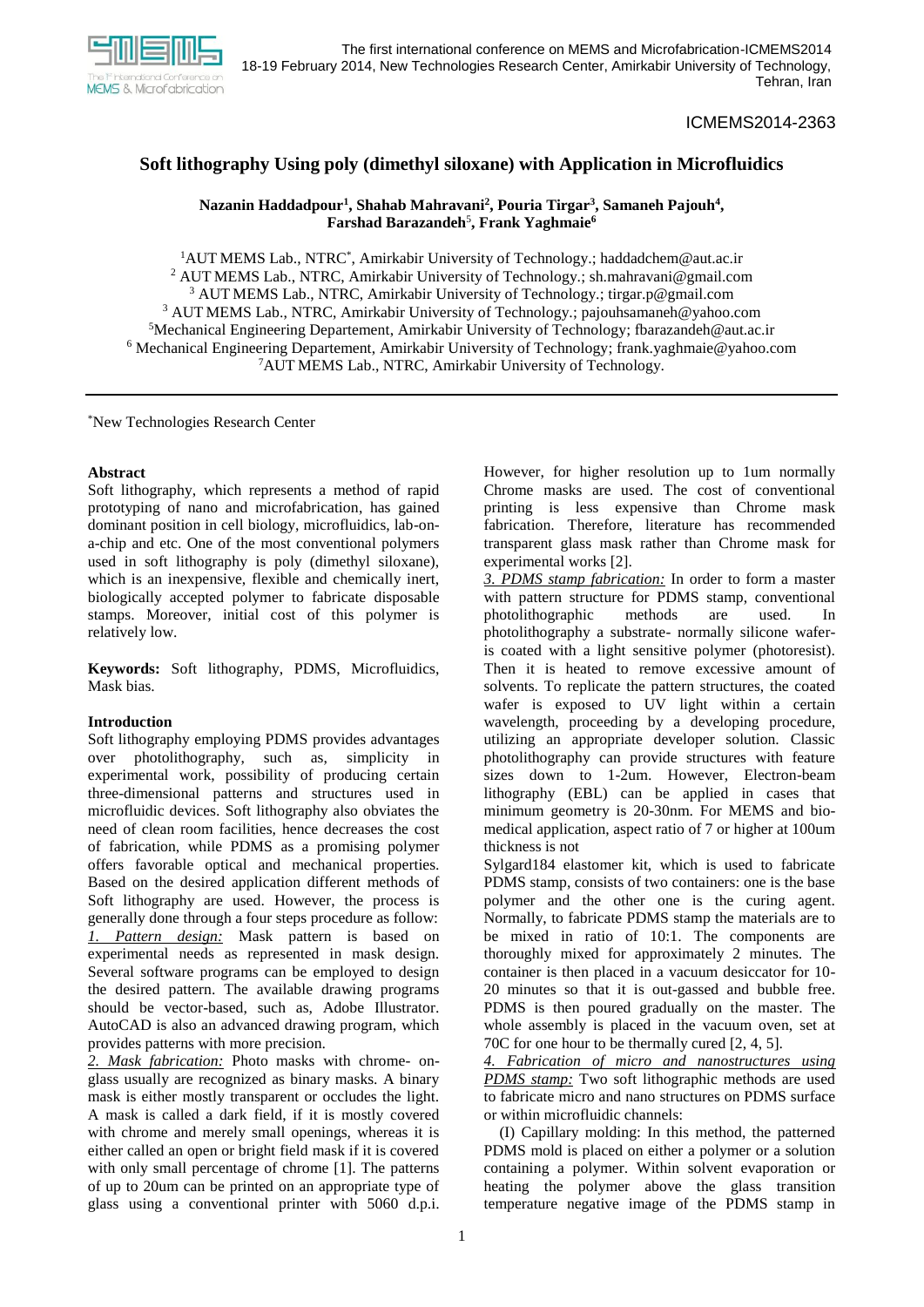replicated on the polymer surface. The assembly is then exposed to UV radiation, producing a negative replica. (II) Contact printing: In this method a PDMS stamp is soaked in the molecular ink. The stamp is replicated on the desired substrate to transfer the microfluidic structures [1,3]. Mask bias means the (line-width/ space-width) on the mask is (larger/ smaller) than the desired nominal feature on the wafer processing used positive tone photo-resist.

In this paper, images of a binary mask transfered to a silicon wafer using contact photolithography. Imaged silicon wafer was then used for soft lithography method to form PDMS stamp.



Fig1. Soft lithography- Left: Capillary molding, Right: Contact printing [4]

#### **Experimental**

 Lithography process carried out employing positive tone photo-resist AZ9200 was spin coated on Si wafer <100> using the standard program as follow: 500 RPM for 15 seconds followed by a 2500 RPM step for 60 seconds. Coated wafer was then baked on a hot plate set at 90 C for 70 seconds. UV exposure was carried out using AUT contact printer for 20 seconds. Development was done in AUT developer for 1-2 minutes. Soft lithography was carried out using PDMS Sylgard 184 elastomer kit. PDMS part 1 and 2 were mixed thoroughly in ratio of 9:1 for 90 seconds. The mixture was out-gassed in a vacuum desiccator for almost 20 minutes. PDMS mixture was poured on imaged wafer placed in a mold. The whole assembly was then placed in a vacuum oven set at 70 C. PDMS replica was pealed off from wafer. Observation and measurement of both wafer and PDMS stamp was carried out using optical microscope.

#### **Result and Discussion**

Fig2.(a) represents the ratio of printed image to mask image. According to this diagram images printed employing lithography are larger than actual size on binary mask with coefficient of 1.006. The ratio of images on PDMS stamp to images on silicon wafer are shown in Fig2.(b). As can be seen images on PDMS stamp are smaller than lithographic images with coefficient of 0.93. Results from mask bias and stamp bias represent deviation from actual size of different geometries on both silicon wafer and PDMS stamp.

Lines and spaces on silicon wafer and mask were measured using Optical microscope as can be seen on Fig3.



Fig2. Optical Microscope images- Left: image on Chrome mask, Right: image on silicon wafer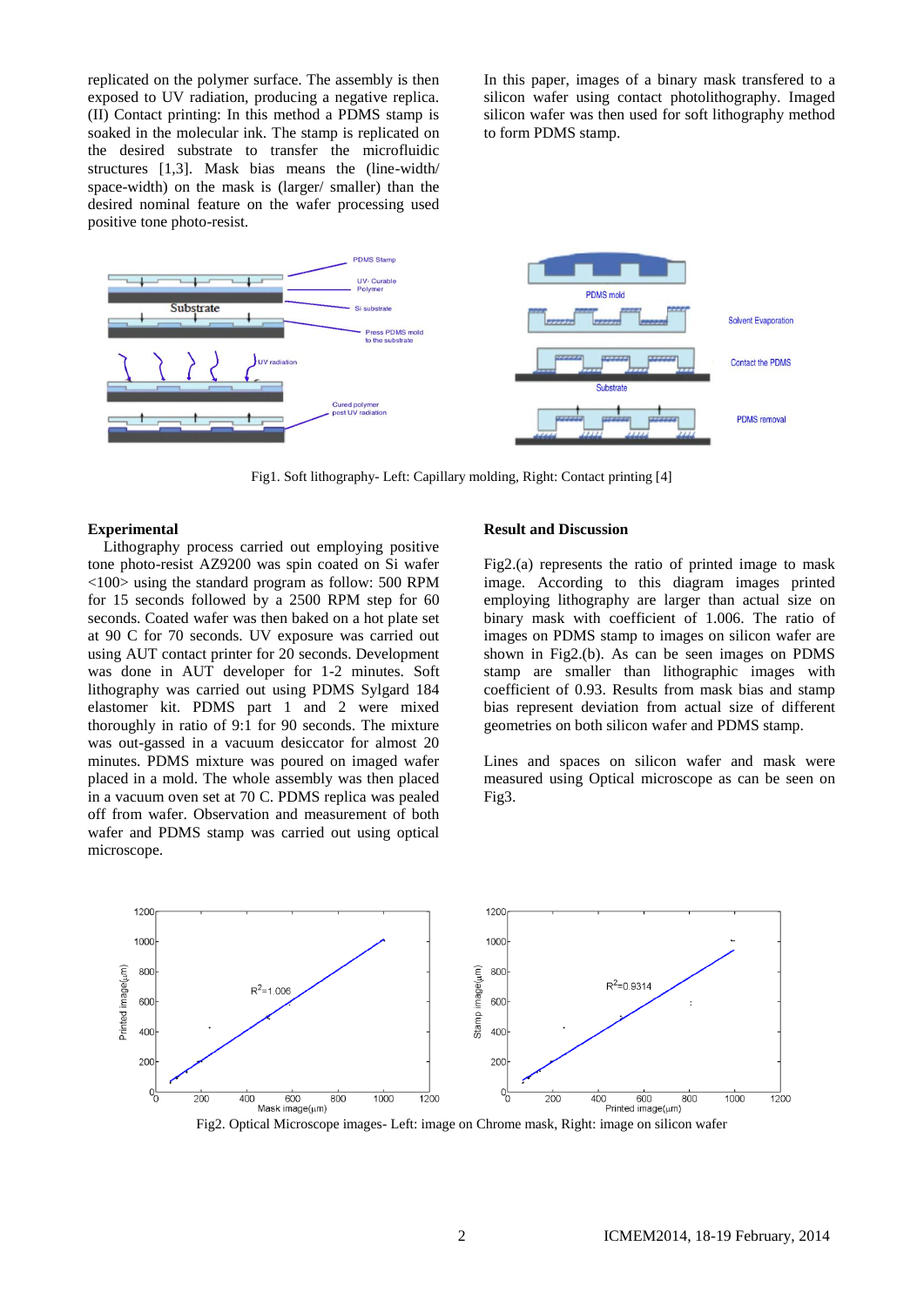

The first international conference on MEMS and Microfabrication-ICMEMS2014 18-19 February 2014, New Technologies Research Center, Amirkabir University of Technology, Tehran, Iran







Fig4. Imaged PDMS stamp